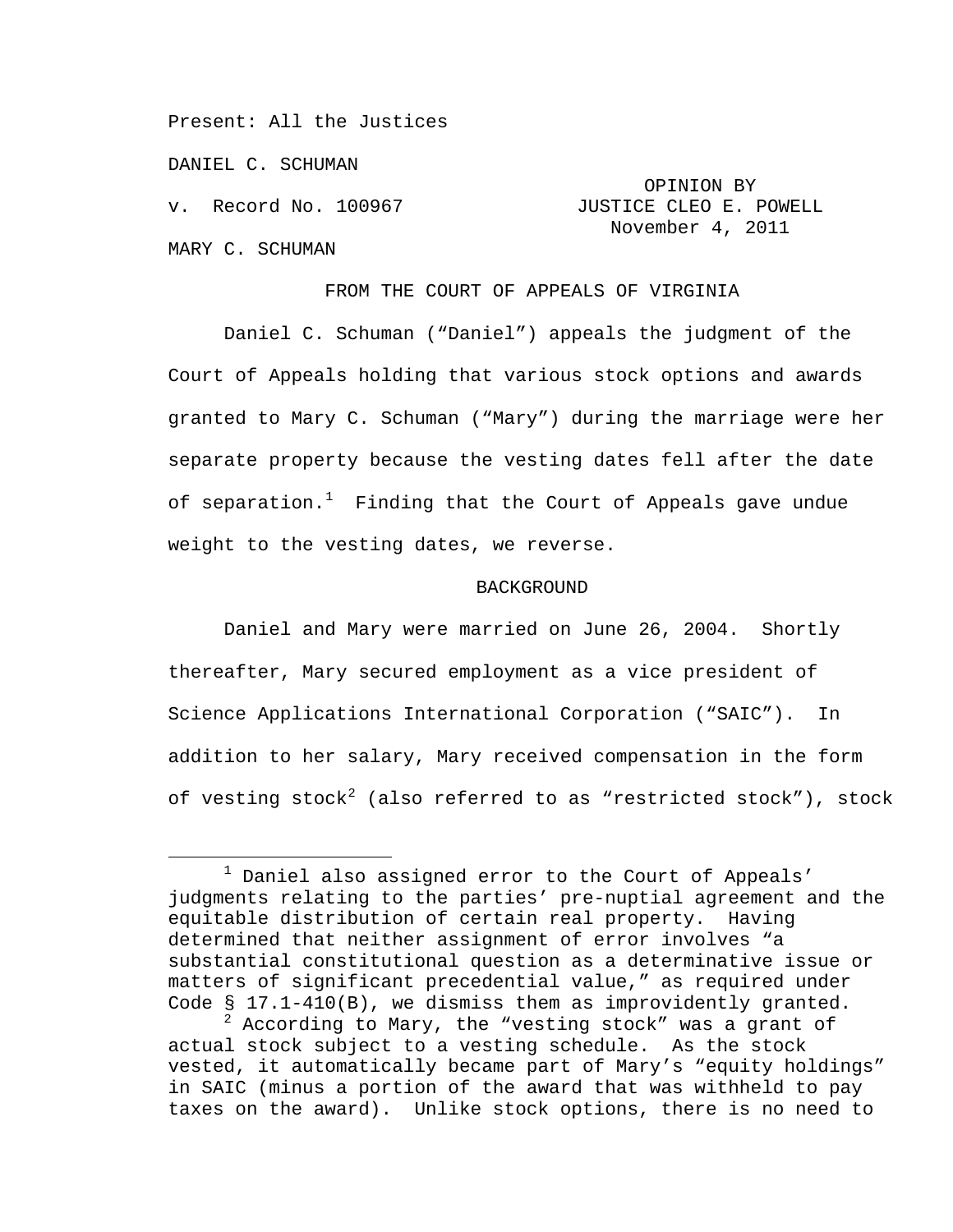options, and a Special Recognition Stock Award ("CEO award")<sup>[3](#page-0-2)</sup> (collectively referred to as the "stock awards").

On August 24, 2007, the parties separated. Mary subsequently filed a complaint for divorce on August 27, 2007. In December of 2008 and January of 2009, the trial court conducted an equitable distribution hearing. In a letter opinion dated February 17, 2009, the trial court distributed the parties' real property according to a pre-nuptial agreement; the remainder of the parties' property was distributed in accordance with Code § 20-107.3. With regard to Mary's stock awards, the trial court determined that, because Mary exercised some of the options with separate funds, the entirety of the stock awards were her separate property.

Both parties appealed various aspects of the trial court's rulings to the Court of Appeals. One of the matters Daniel appealed was the trial court's judgment with regard to Mary's stock awards. In an unpublished opinion, the Court of Appeals affirmed the judgment of the trial court finding that the stock awards were Mary's separate property. Schuman v. Schuman, Record Nos. 0631-09-4, 1259-09-4 and 1260-09-4 (April 20, 2010). However, the Court of Appeals' rationale differed from that of

Ĩ.

<span id="page-1-0"></span>exercise vesting stock options, as vesting stock does not have a strike price.

 $^3$  According to the terms of the CEO award, Mary received a deferred grant of SAIC class A preferred stock valued at \$25,000 on March 29, 2007, that would vest four years later.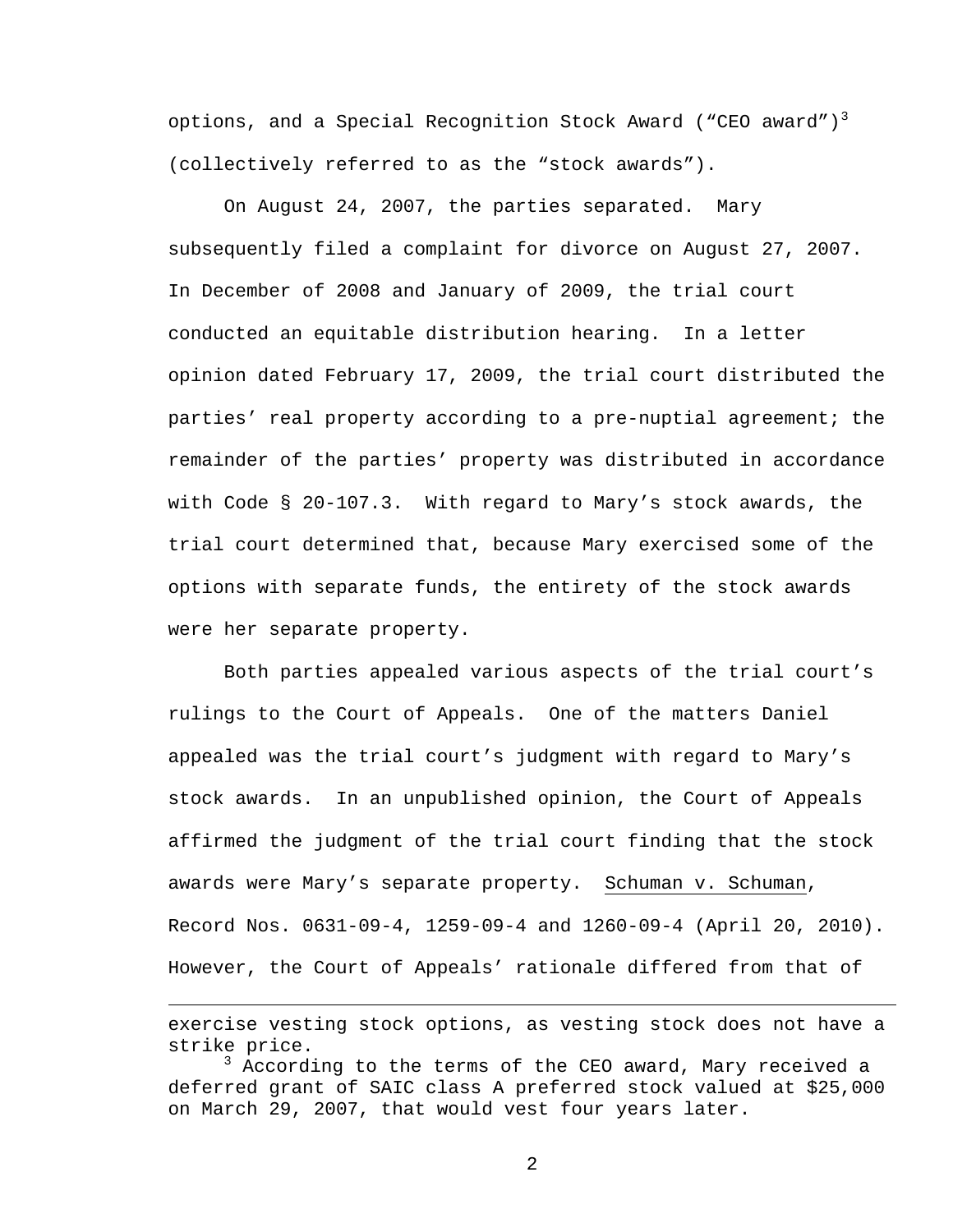the trial court in that the Court of Appeals held that the stock awards were not marital property because they did not vest during the marriage. $4$ 

Daniel appeals.

## ANALYSIS

Daniel assigns error to the Court of Appeals' determination that the stock awards were not marital property because they did not vest until after the parties' separation and divorce. Daniel argues that the stock awards were awarded to Mary during the marriage and therefore they were improperly classified as Mary's separate property. We agree with Daniel that the stock awards were improperly classified as Mary's separate property.

Code § 20-107.3(A)(2) provides in pertinent part:

<span id="page-2-0"></span>All property including that portion of pensions, profit-sharing or deferred compensation or retirement plans of whatever nature, acquired by either spouse during the marriage, and before the last separation of the parties, if at such time or thereafter at least one of the parties intends that the separation be permanent, is presumed to be marital property in the absence of satisfactory evidence that it is separate property.

(Emphasis added.)

 $4$  The Court of Appeals also held that Daniel's argument with regard to the 600 stock options that were exercised during the marriage was waived under Rule 5A:21. However, Daniel has not assigned error to this holding. Accordingly, that holding is binding on appeal and we consider only Daniel's argument with regard to the remaining stock awards. See Rule  $5:17(c)(1)$ .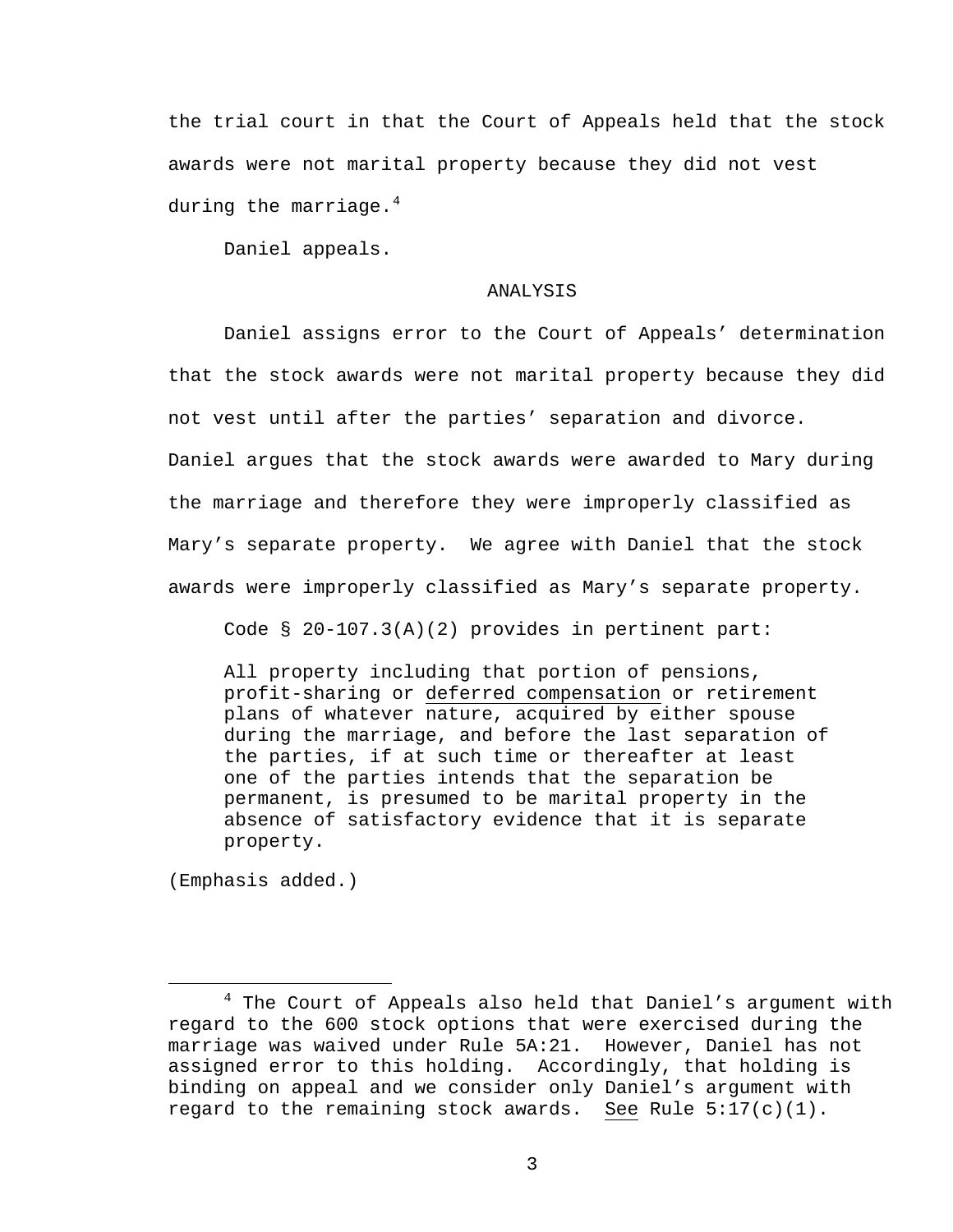"Deferred compensation" is defined as "[p]ayment for work performed, to be paid in the future or when some future event occurs." Black's Law Dictionary 322 (9th ed. 2009). Here, the stock awards were payment for work already performed as well as the work Mary performed until the date of vesting. Thus, clearly the stock awards at issue in this case are a form of deferred compensation.

Having determined that the stock awards are deferred compensation, we turn to the Court of Appeals' decision to classify them as Mary's separate property. In its holding, the Court of Appeals relied upon its previous rulings in Shiembob v. Shiembob, 55 Va. App. 234, 685 S.E.2d 192 (2009); Ranney v. Ranney, 45 Va. App. 17, 608 S.E.2d 485 (2005); and Cirrito v. Cirrito, 44 Va. App. 287, 605 S.E.2d 268 (2004). Both Ranney and Cirrito involved forms of deferred compensation that were awarded before the marriage but vested during the marriage. In those cases, the Court of Appeals ruled that the deferred compensation at issue was marital property because it was "earned" or "acquired" during the marriage. Although never expressly stated, it appears that the Court of Appeals relied on the date the deferred compensation vested as the dispositive factor in determining the classification of the property. Ranney, 45 Va. App. at 33, 608 S.E.2d at 493 (holding that the deferred compensation was marital property "[b]ecause the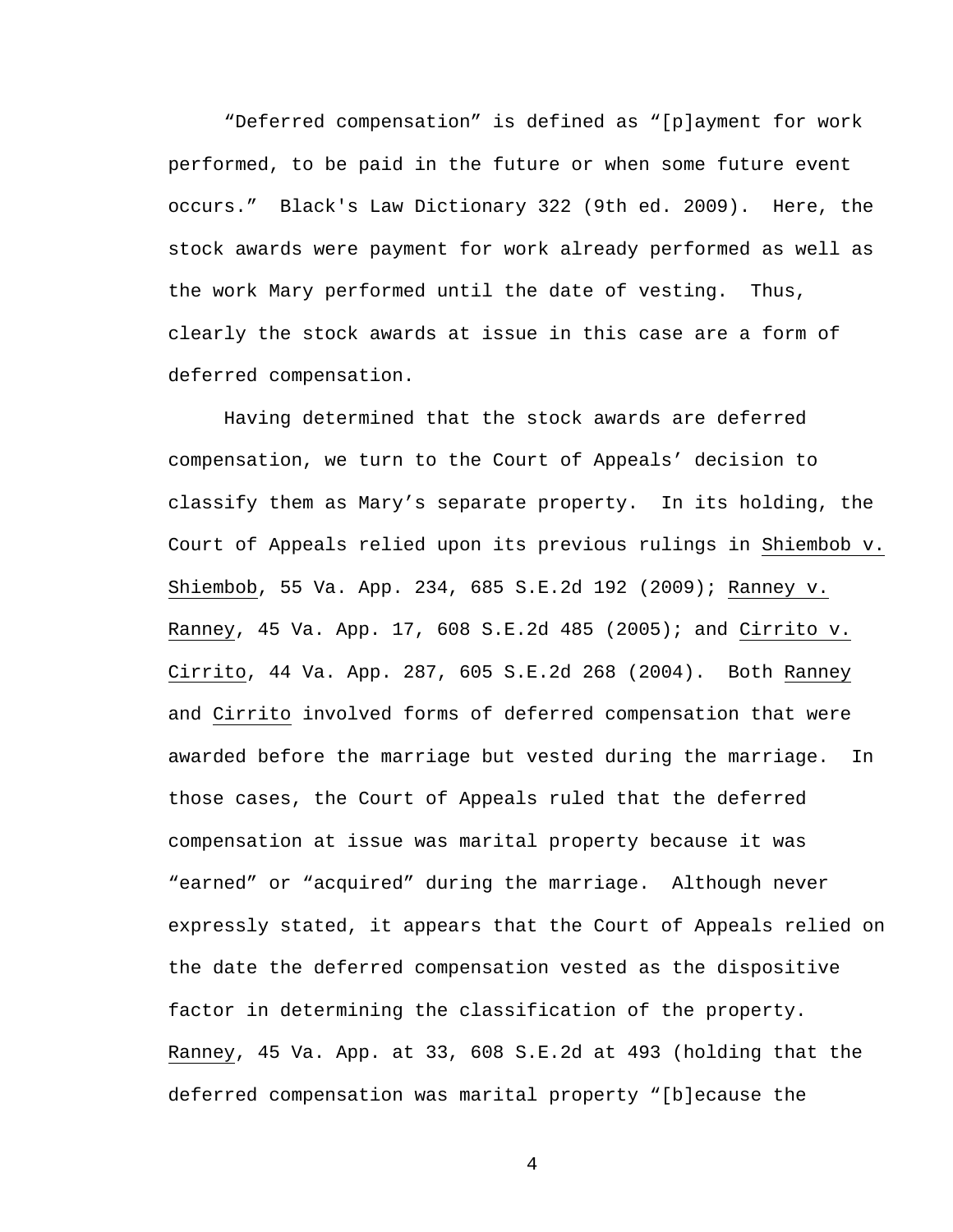condition necessary for the vesting of husband's right to exercise the stock options (i.e., his continued employment) was not fulfilled until after the parties' marriage, husband 'earned' the right to exercise the stock options 'during the marriage.' "); Cirrito, 44 Va. App. at 294, 605 S.E.2d at 270 (holding that the deferred compensation was marital property because "the right to receive the money was acquired during the marriage."). Thus, the Court of Appeals implicitly equated earning or acquiring deferred compensation with the date of vesting.<sup>[5](#page-2-0)</sup>

Code § 20-107.3(G)(1) specifically states that deferred compensation may be allocated "whether vested or nonvested":

The court may direct payment of a percentage of the marital share<sup>[6](#page-4-0)</sup> of any pension, profit-sharing or deferred compensation plan or retirement benefits,

<sup>&</sup>lt;sup>5</sup> Although the Court of Appeals expressly relies upon the date of vesting in Shiembob, we note that the facts in that case differ significantly from Ranney and Cirrito. In Shiembob, the Court of Appeals held that some of the restricted stock at issue was the husband's separate property because "his right to [those] shares did not vest until after the parties' separation." 55 Va. App. at 242, 685 S.E.2d at 196 (emphasis in original). It is important to note, however, that the husband earned the shares in yearly increments and did not begin to earn the shares at issue until *after* the date of separation. Id. at 241, 685 S.E.2d at 196. Thus, the holding in Shiembob is limited to the facts of that case.

<span id="page-4-1"></span><span id="page-4-0"></span> $^6$  The Code defines marital share as "that portion of the total interest, the right to which was earned during the marriage and before the last separation of the parties . . . . " Code  $\S$  20-107.3(G)(1) (emphasis added); see also Code  $\S$  20-107.3(A)(2) (referring to "that portion of . . . deferred compensation . . . acquired by either spouse during the marriage").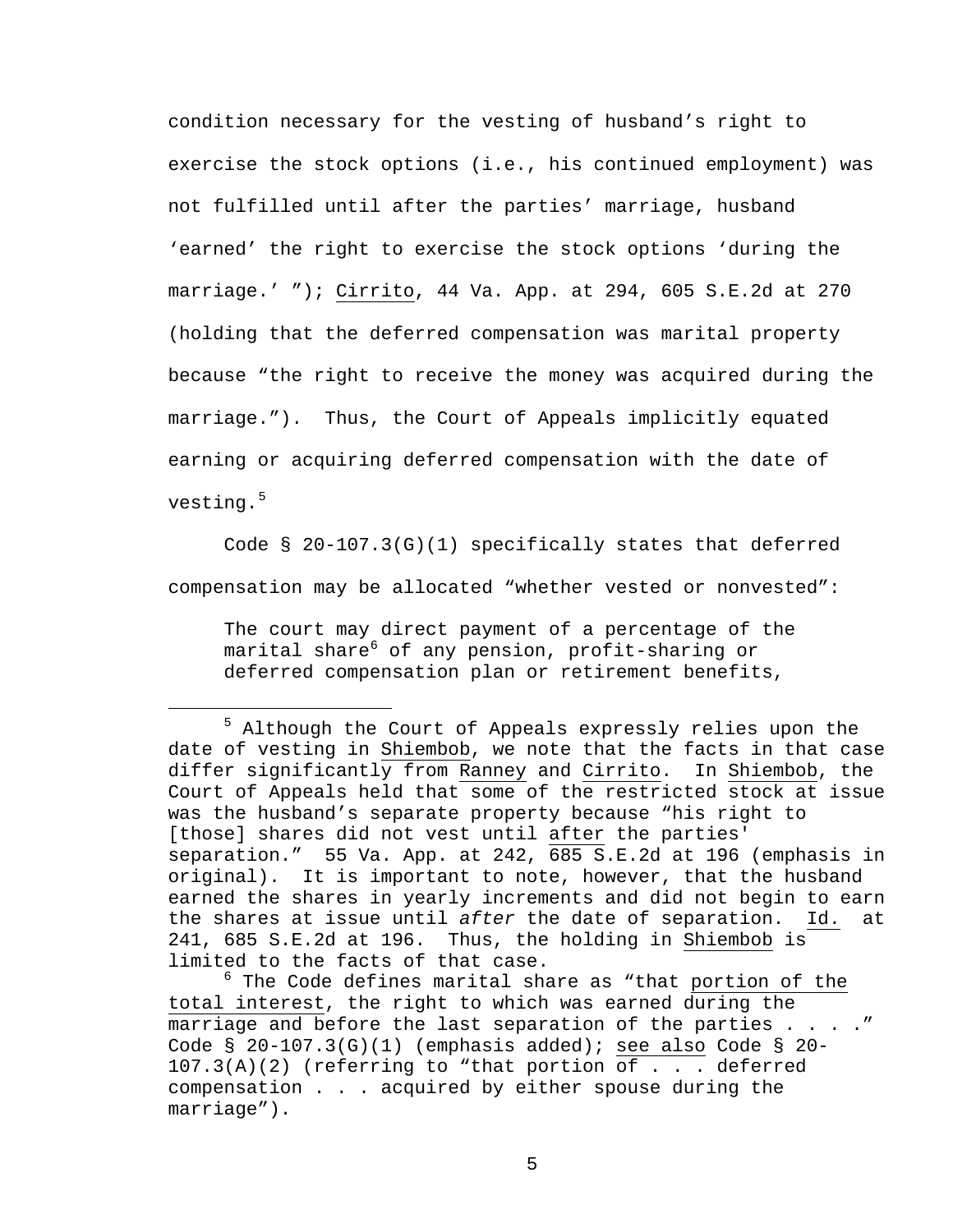whether vested or nonvested, which constitutes marital property and whether payable in a lump sum or over a period of time.

(Emphasis added.) The inclusion of the phrase "whether vested or nonvested" clearly indicates that the date of vesting is not, by itself, dispositive of whether the deferred compensation is marital or separate property. Indeed, at least one commentator has recognized that "stock options, like retirement benefits, are acquired when they are earned, and not at the time of receipt, vesting or exercise." 2 Brett R. Turner, Equitable Distribution of Property 292 (3rd ed. 2005).

The proper treatment of deferred compensation for marital share purposes was identified by the Court of Appeals in Dietz v. Dietz, 17 Va. App. 203, 436 S.E.2d 463 (1993). In Dietz, the Court of Appeals recognized that

By adding deferred compensation plans to those assets identified in Code § 20-107.3(G), the legislature expressed its intention to treat uniformly all plans of compensation, whether payable upon retirement or not, if payment is deferred to the future but earned during the marriage. Consequently, a "deferred compensation plan" may now be treated as a pension or retirement benefit.

Id. at 214, 436 S.E.2d at 470; see also Robinette v. Robinette, 10 Va. App. 480, 485, 393 S.E.2d 629, 632 (1990) (describing pensions as "deferred compensation for services rendered.").

As the Court of Appeals correctly states, the legislature clearly intended for the delineated plans of compensation to be